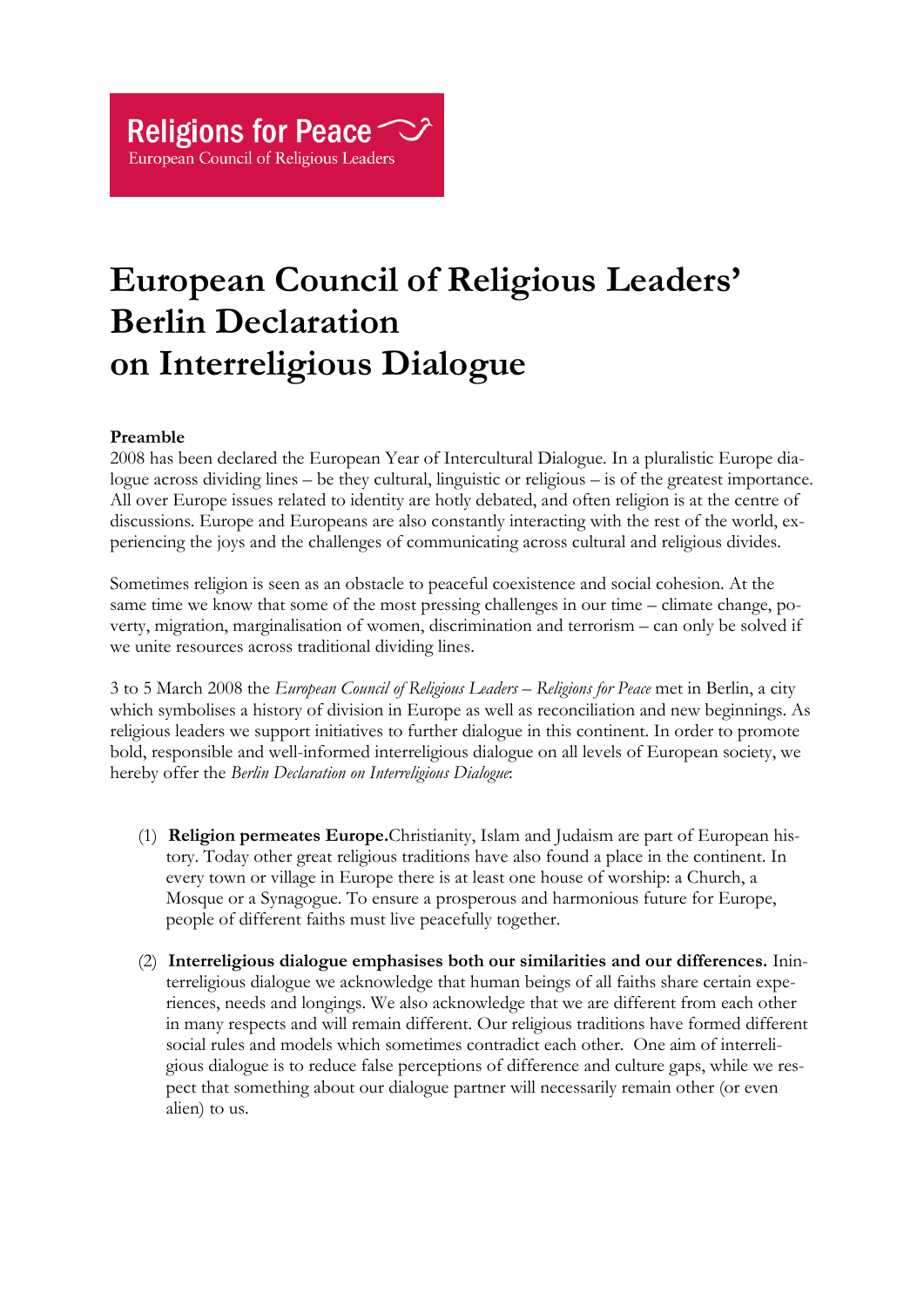- (3) **Interreligious dialogue should promote respect for human rights.** Interreligious dialogue should respect the shared values found within all great religious traditions and embodied within the Universal Declaration of Human Rights. Commitment to human rights does not preclude a variety of world views or ethical systems and interpretations.
- (4) **The invitation to the dialogue is open.** The more we differ, the more we need dialogue. It is not a precondition for dialogue that we share a wide spectrum of values and ideas. Only clear breaches of respect for the most fundamental values, such as the right to life and the rule of law, should exclude people from being invited into dialogue. While the invitation is open, everyone must abide by the agreed rules of a particular dialoguing situation. Women and young people have important perspectives and contributions to offer and should have distinct voices in interreligious dialogue.
- (5) **Interreligious dialogue is a mode of relating to other faiths and has a transforming potential.** Interreligious dialogue is a particular way of interacting with others through which all who are involved can be transformed. Dialogue on issues of faith and identity is not negotiations, because we do not seek agreement, it is not debates, because we do not seek to win over the other, and it is more than a discussion because we contribute not only rational arguments but personal and emotive stories and experiences and thus engage existentially with each other.
- (6) **Interreligious dialogue affirms the integrity of religious beliefs.** In dialogue we come closer to each other without necessarily becoming more similar. All who engage in interreligious dialogue should do so with full integrity in their own religious tradition and without compromise to what they hold dear. In interreligious dialogue we do not aim at creating a new or shared religion.
- (7) **Interreligious dialogue addresses asymmetric power relationships with honesty.** The power relationship between different religious groups is sometimes asymmetric. This can be caused by for example poverty/wealth, language, gender or numbers (minority/majority). Interreligious dialogue must not be used to obscure this. In dialogue the facts and experiences of asymmetric power should be addressed, and mechanisms should be found to give voice to those who struggle to be heard.
- (8) **Interreligious dialogue furthers stakeholdership and participation in society.**Interreligious dialogue should address a wide spectrum of issues. It is important to explore shared values and address common concerns, but one should not shy away from addressing issues on which there are disagreement, uncertainty or even fear of the other. Some current trends, such as rapid development of new technology in biology, medicine and communication and changing understandings of family are closely linked to questions of values and identities. Religions do not agree on the responses to these questions, but should discuss these matters with openness and courage. Dialogue is not a means to a predefined end, but it is intrinsic to genuine dialogue that it furthers mutual understanding, respect for differences, and the participation and stakeholdership of all in society and thus strengthens social cohesion.
- (9) **Interreligious dialogue leads to common action.** A full understanding of interreligious dialogue includes common action – diapraxis. The dignity of human life, to which all religions are committed, is challenged for example through poverty, violence, abuse of women and children, discrimination of migrants and dramatic changes in the natural environment. Different religions can address these issues together, although our ethics may draw on different resources. Interreligious dialogue should aim at mustering the resources of varying religious traditions to take up the challenges which Europe faces today.